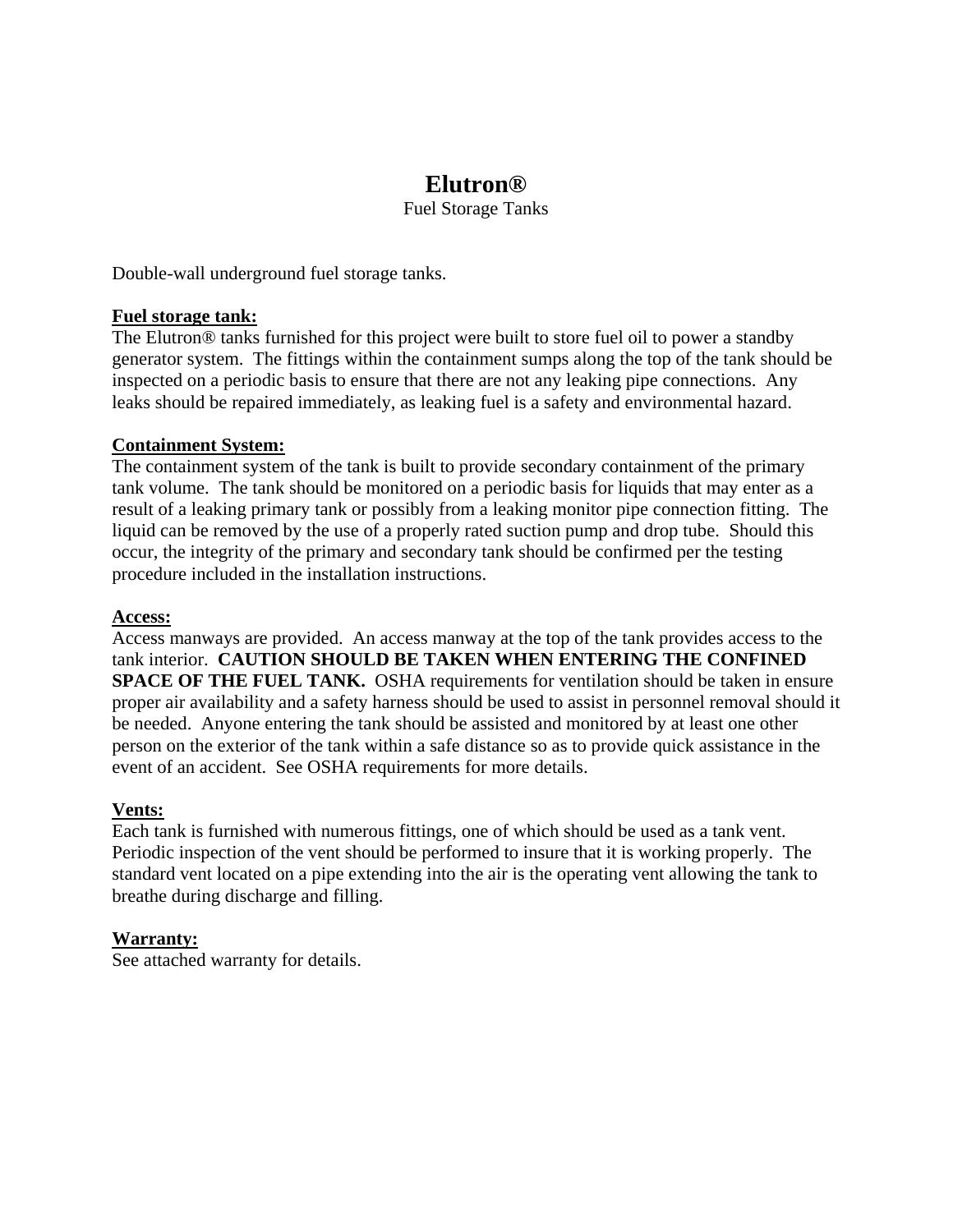# GENERAL

- A. Tanks shall be equipped with openings, fittings, and accessories, as specified hereinafter and/or indicated on the drawings.
- B. Tanks shall have capacities indicated on the drawings.
- C. Fuel oil and gasoline tanks shall be manufactured and installed in accordance with NFPA 30, 30A and 31.

## TANKS

A. Construction:

 Tanks shall be double wall type. The Primary vessel shall be a steel underground storage tank built in accordance with the requirements of Underwriters Laboratories and tested and labeled accordingly. The Secondary containment shall be constructed using a foil wrap around the primary vessel, which shall be coated with a 100 mils thick fiberglass reinforced plastic resin mixture. See attached drawing for tank sizes and details.

B. Integrity Testing:

 The Primary Vessel shall be tested at the factory with a 5 psi. pressure and soap test to test its integrity. If required, a 5 psi air pressure test may be performed after installation, before back-filling. The Secondary Containment Vessel shall be vacuum tested to 10" Hg. The tank shall be shipped and back-filled to the top of the tank with the vacuum. After installation, before back-filling to grade, an air pressure test may performed no greater than 2 psi.

 Construct so as to pass the UL 58 and UL 1746 anti-buckling test. (Tank shall withstand submerging in 5' of water with no backfill for support).

C. Product Compatibility:

 Both the primary storage vessel and the secondary containment vessel shall be compatible with gasoline, gasohol, 100% ethanol, methanol, jet fuel, av-gas, kerosene, diesel fuel, motor oil at ambient underground temperatures, or used for fuel oil not to exceed 150° F.

D. Interstitial Fluid Migration:

 There shall be an interstitial space between the primary storage vessel and secondary containment vessel created by the foil wrap, which shall allow 100% fluid migration, under maximum loads, between walls.

## E. Corrosion Protection:

 The primary storage vessel (steel) shall provide striker plates under each fitting. The secondary containment vessel shall totally isolate the primary storage vessel from stray electrical currents as well as the environment. The tanks outer wall shall be "holiday" tested at the factory using a Tinker and Rasor meter to check the wall thickness. As an additional feature, the interstitial space of the tank shall be equipped with an anodic